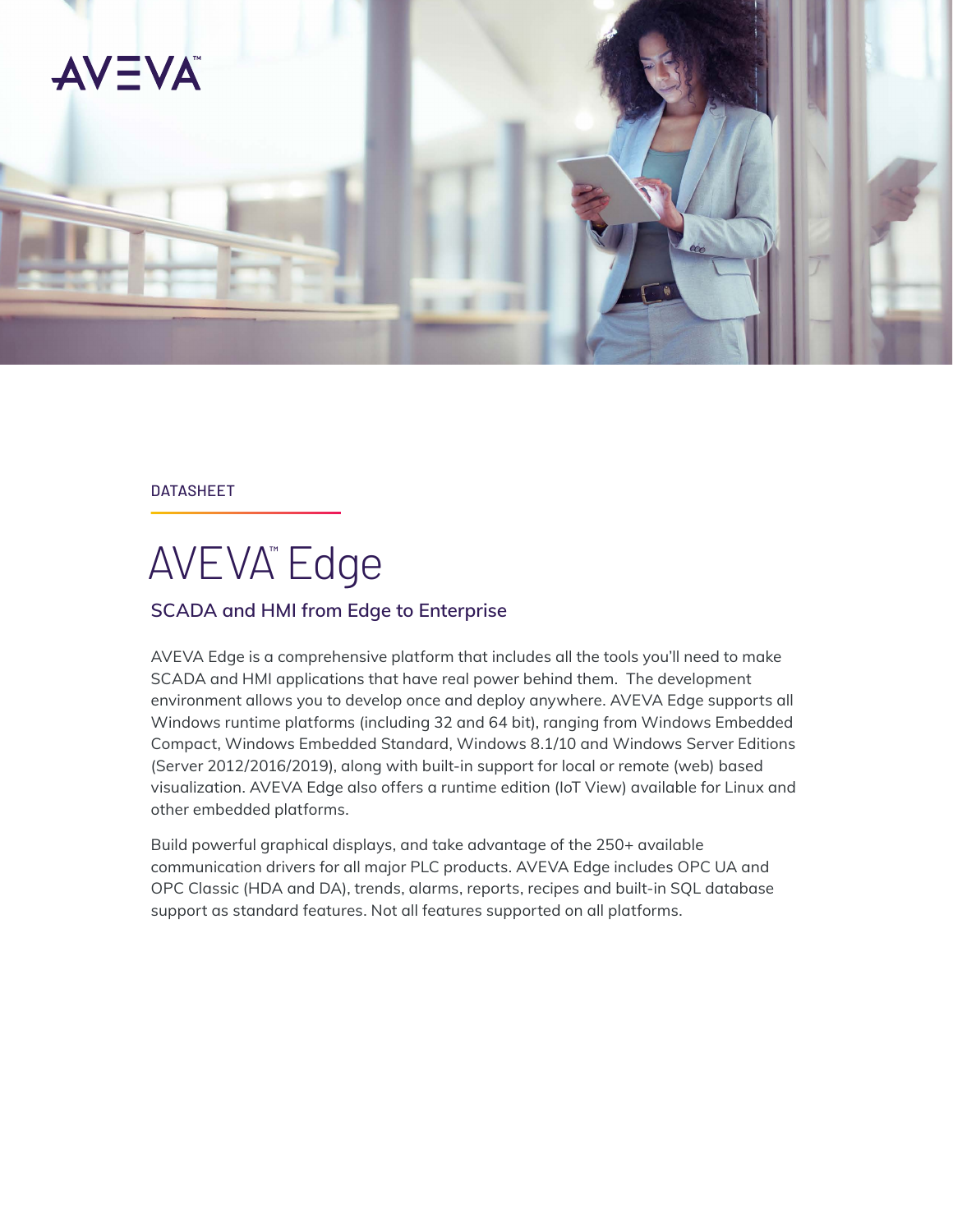

**InTouch Edge HMI is now AVEVA Edge:** InTouch Edge HMI becomes AVEVA Edge in 2020, with a unified development environment that allows you to design once and deploy anywhere.

- **AVEVA Edge SCADA:** The full Windows based runtime offers all the tools you need for advanced SCADA applications
- AVEVA Edge HMI: AVEVA Edge for embedded systems such as Windows Embedded operating systems. The small footprint makes AVEVA Edge HMI ideal for embedded and edge machines
- y **AVEVA Edge Compact HMI:** Compact HMI is designed especially for Windows CE operating systems.
- **AVEVA Edge IoT View: IoT View is designed for Linux** devices, and enables edge computing on even small devices such as a Raspberry Pi
- **AVEVA Edge Studio:** The integrated development environment that allows you to design applications once and deploy them on almost any platform.

# New in AVEVA Edge 2020

- **Integrated Industrial Graphics Editor:** Edit and/or import Industrial Graphics and integrate them with AVEVA Edge projects.
- y **Updated development environment:** A modern interface and improved user interface increases productivity and adds the ability to customize themes (color and style) in the development environment.
- **Mobile Access Client Improvements: New interfaces** are supported for Mobile Access Thin Clients (HTML5) including a Trend Start Date/Time and Duration, E-Sign, and others.
- **MQTT SparkplugB Publisher:** Enhancements in the MQTT interface enable AVEVA Edge to publish data according to the MQTT SparkplugB standards.
- **IoT Remote Management:** Cloud-based provisioning of AVEVA Edge SCADA and AVEVA Edge IoT View is now supported, along with the Edge Management Services portal in the AVEVA Cloud, which enables users to pair edge devices running AVEVA Edge and remotely monitor device health or update applications.

# AVEVA Edge Features

### **Alarms**

Send online alarms or reports using multi-media formats like PDF. Alarms are real-time and historical; log data in binary format or to any database. Use remote notification to send alarms right to your inbox, printer, or smartphone. Custom Alarm fields allow you to customize up to 10 additional fields to the alarm history.

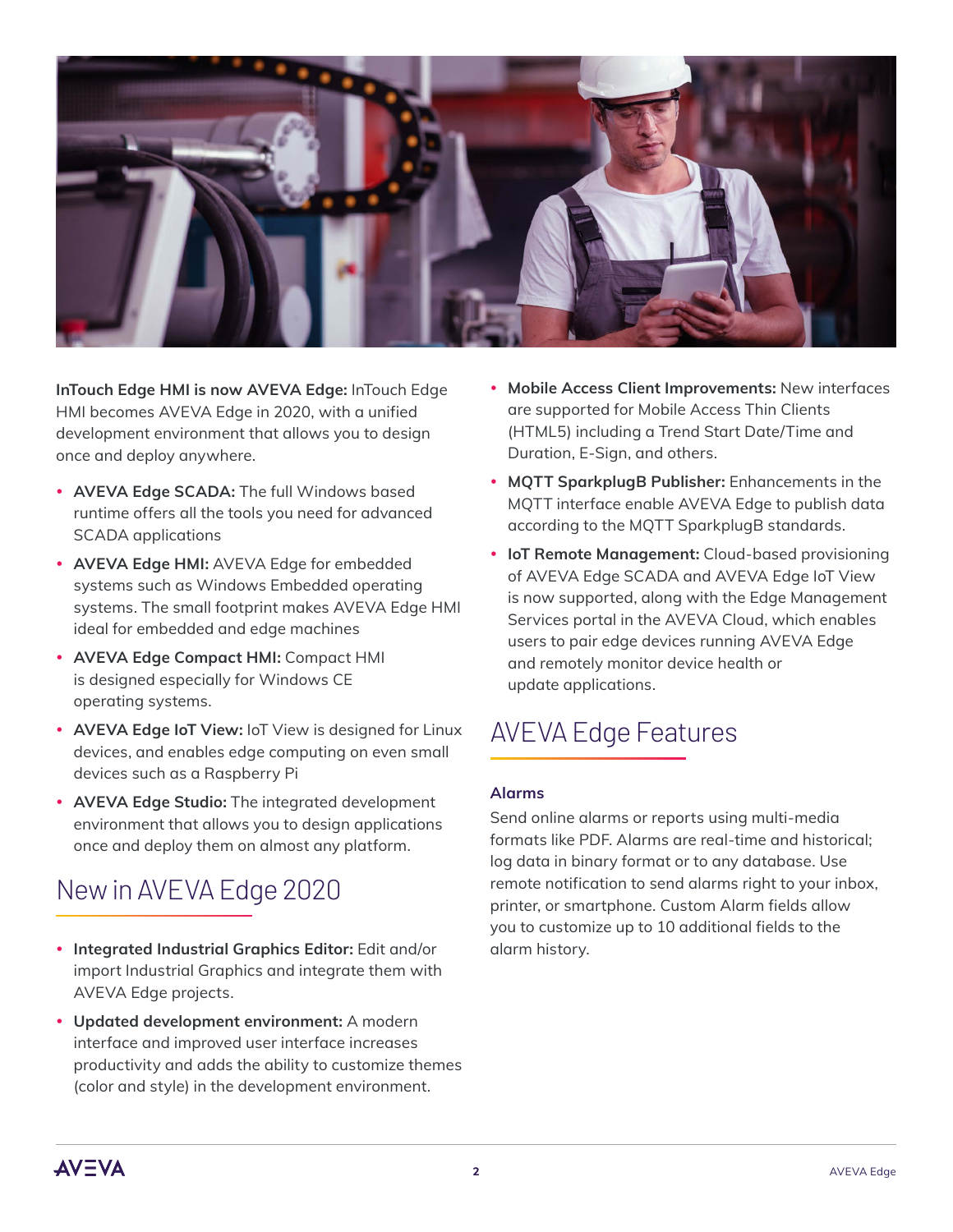

#### **Animation**

Take command over graphics in a user friendly and intuitive interface. Paste images, and even rotate dynamically using custom rotation points. Fill bar graphs with color or adjust the scale of objects with easy-to-use configuration. Other animations include 'command' (for touch, keyboard and mouse interaction), hyperlink, text data link, color, resize, transparency, and position.

#### **Business Intelligence**

Transform raw data into meaningful information. Design custom dashboards in minutes with the AVEVA Edge.\*

#### **Cloud**

Natively connect with the AVEVA cloud to take advantage of tools like AVEVA Insight for or Edge Management Services to get a holistic view of your business and pair edge devices running AVEVA Edge to the cloud and remotely monitor health and status or update applications.

#### **Database**

Connect to any SQL database (Microsoft SQL, MySQL, Sybase, Oracle), or Microsoft Access or Excel, and ERP/ MES systems (including SAP), even from Windows Embedded Compact Edition. The flexible built in interface doesn't require knowledge of SQL. A patented solution allows for communication with SQL and relational databases running on any supported platform.

#### **Drivers**

Use over 250 native communication drivers for PLCs, temperature controllers, motion controllers, bar code/2D/RFID readers, and many others such as MQTT (with Sparkplug B) and robots. Use native drivers, connect to an OPC server, or use AVEVA driver toolkits even to build your own drivers. Save time with comprehensive tag integration.

#### **Email**

Send email (with attachments) or text messages that can be accessed from mobile devices. Get real-time information on alarms, process values, and other events. Full runtime supports SSL encryption.

#### **Events**

Ensure traceability for operator-initiated actions or internal system activities. Log events such as security system changes (user logon or off), screen open/ close, recipe/report operations, system warnings, and any tag value changes, including custom messages.

#### **FDA Traceability**

Take advantage of built-in functionality to create 21 CFR part 11 compliant projects with traceability and e-signatures. These features are often used for pharmaceutical and food applications but can be used for any application where traceability is a requirement.

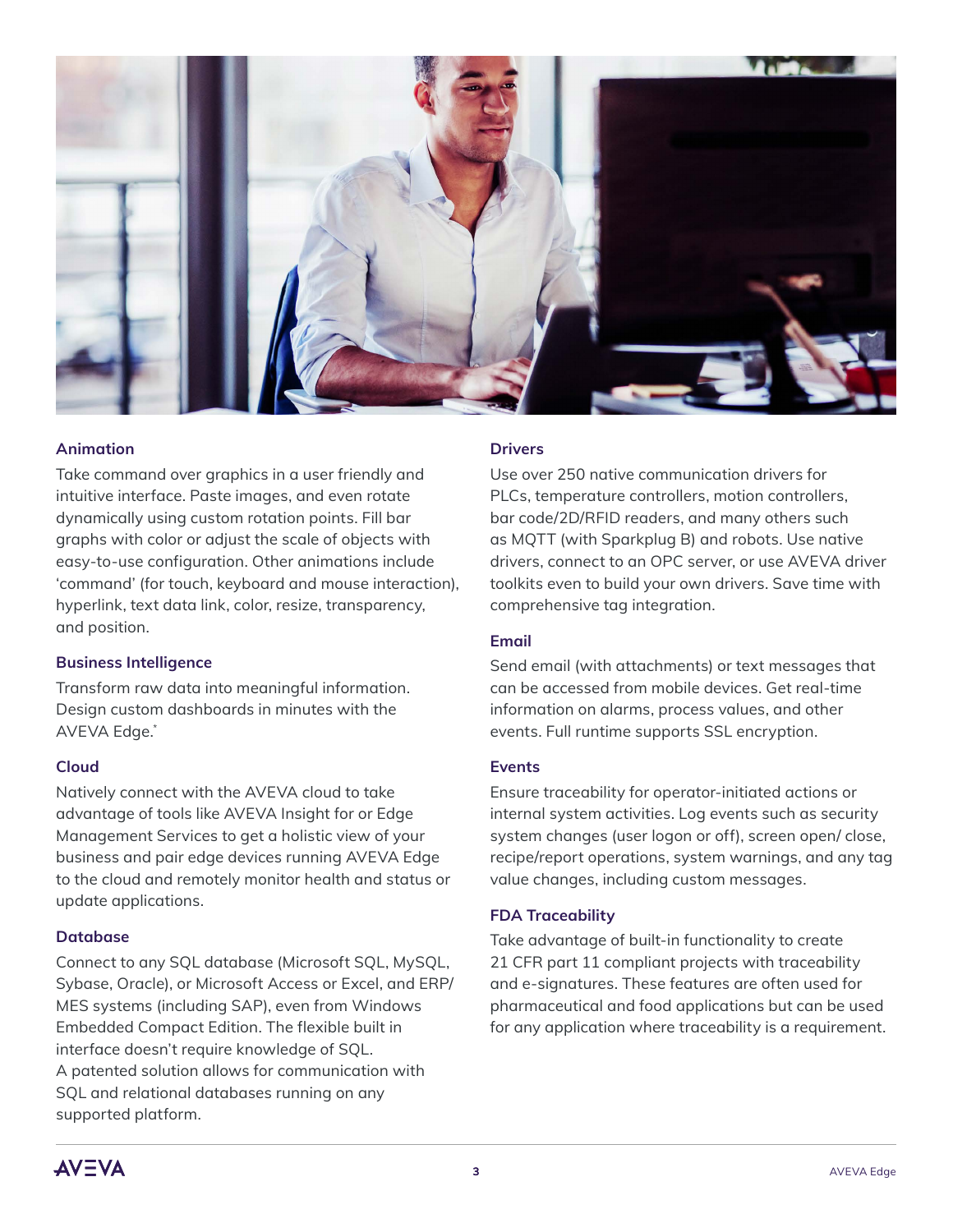#### **FTP**

Automatically upload or download files during runtime to/from remote storage locations using the FTP protocol and flexible scripting functions. Configure FTP via scripting or the included interface.

#### **Graphics and Design Tools**

Create screens to meet any application requirement using the tools in our graphic editors. Combine, animate objects to create any functionality required. Use the hundreds of symbols included Industrial Graphics libraries, and easily make projects across a product line share a consistent "look and feel".

#### **Historian**

AVEVA has optimized the trend history, featuring data decimation designed to load millions of values from SQL Relational Databases. Easy to use tools provide quick access to Statistical Process Control (SPC) values without any need for programming. AVEVA Edge offers add-on integration with the AVEVA™ Historian and support for AVEVA<sup>™</sup> Insight.

#### **IoT View**

IoT View is a platform agnostic core runtime for Linux, VxWorks, and other embedded platforms. Make intelligent embedded systems and add your machines to the Internet of Things, Industrial Internet of Things (IIoT) and Industrie 4.0.

#### **Import Wizards**

Convert whole applications from FactoryTalk™ ME/ SE, PanelMate™, or PanelBuilder™32. Save time in conversion from a previously designed application to an AVEVA Edge application.\*

#### **Intellectual Property Protection**

Protect your intellectual property with just a few mouse clicks. Screens, documents, scripts and worksheets can be individually password protected. This prevents unauthorized viewing or editing of your project or application.

### **JavaScript Custom Widgets**

Custom Widgets integrate 3rd party, reusable JavaScript, HTML5, and CSS interfaces properties and events to expand and enhance the graphical interface.

#### **Mobile Access**

A multiple document interface for this thin client allows you to access your graphical interface from any device with a browser that supports HTML5, such as iPads, iPhones, Android devices, Windows devices, and others. AVEVA Edge includes support for Industrial Graphics and all native objects and allows you to integrate 3rd party web-based controls.



#### **Multi-Language**

Develop your application in one of many development languages, including English, Portuguese, German, French, Russian, Chinese Traditional and Simplified, Japanese and Spanish, or use translation tools to switch the runtime to any language. AVEVA Edge offers automatic font replacement based on the language selected.

#### **Multi-touch Interface**

Develop applications for touch screen devices. AVEVA Edge's multi-touch interface allows development for any touch-screen enabled device. Use familiar, modern interface gestures, like pinch zooming and panning. Scroll through alarms using swiping gestures; inertia in the multi-touch interface offers a comfortable user experience. Rotate graphics, dock screens, and take advantage of features like dual-touch command. Swipe gestures to change screens or other commands.

#### **.NET and ActiveX**

Use 3rd party controls to enhance your project. AVEVA Edge is a container for ActiveX and .NET controls, allowing you to add functionality such as browsers, media players, charting, live streaming from cameras, and other ActiveX or .NET controls.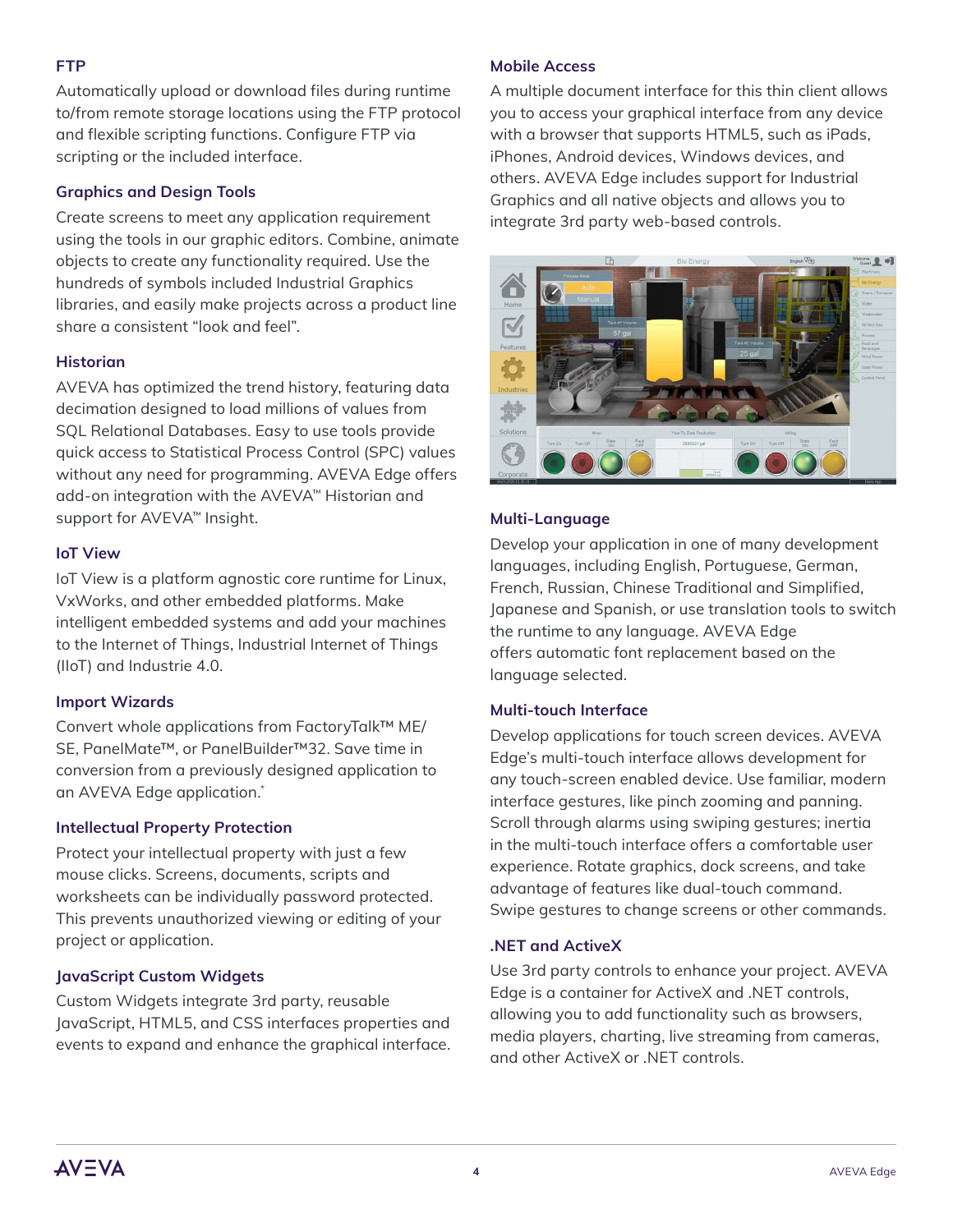#### **OEM**

AVEVA Edge can be customized for OEMs who want to offer pre-installed HMI or SCADA software on their hardware, or for OEMs who want to add value to their machines by offering remote monitoring, maintenance, or customizable applications.

# **OPC**

AVEVA Edge provides native OPC interfaces, such as OPC UA (Client/Server), OPC DA (Client/Server), OPC XML (Client), and OPC HDA (Server). OPC UA and OPC DA also offers native redundancy configuration and tag integration for OPC DA and OPC UA Servers.

# **PDF Export**

Send Alarms, Reports, or any file to a production supervisor, quality manager, or maintenance staff using the included PDF writer.

# **Recipes**

Save time and maintain consistency by automating part parameters or production quantities with flexible recipe management tools. Options including loading directly to PLC or edit before committing to PLC.



# **Redundancy**

For critical applications where data is vital, AVEVA Edge supports web server, database and overall system redundancy to protect your information.

# **Reports**

Create clear, concise reports in plain text, RTF, XML, PDF, HTML, and CSV or integrate with Microsoft Office programs such as Excel. Get the data you need, in the format you need it, to make informed decisions, fast. AVEVA has also partnered with Ocean Data Systems to offer further reporting capabilities through Dream Report\*.

### **Scalable**

Use the same development environment to design and deploy projects to a wide range of platforms, such as Linux, Windows Embedded Standard, Windows Embedded Compact, Windows 8., Windows 10, Server 2012, Server 2016 and Server 2019 editions. See Tech Ref for details.

### **Scheduler**

Schedule application behavior triggered by tag changes, date/time, frequency, or any trigger. Use this for simulation, to trigger reports or other functionality at a particular time of day, or even to trigger driver worksheets to read/write at a scan rate you choose.

### **Scripting**

Three powerful scripting languages are supported; built-in AVEVA functions, Industrial Graphics Quick Script and standard VBScript. Take advantage of widely available resources for VBScript. Both the native AVEVA scripting language and VBScript can be used simultaneously to give you the functionality you need, even from thin clients. Script debugging tools for the native VBScript editor include breakpoints, and a variable watch list to improve scripting productivity.

# **Security**

AVEVA Edge includes support for group and user accounts, e-signatures, and traceability. Integrate your project to the Active Directory (Users and Groups).

### **Standards**

Use common standards to develop applications that are compatible with TCP/ IP, .NET, ActiveX, OPC (client and server), ADO/ODBC, COM/DCOM, OLE, DDE, XML, SOAP, and HTML5.

### **Symbols**

The included libraries feature push buttons, pilot lights, tanks, sliders, meters, motors, pipes, valves and other common objects. Use the 1,000+ included symbols in your project, modify existing symbols to suit your needs, or create your own from scratch. AVEVA Edge supports 3rd party symbol libraries and graphic tools.

**AV=VA**